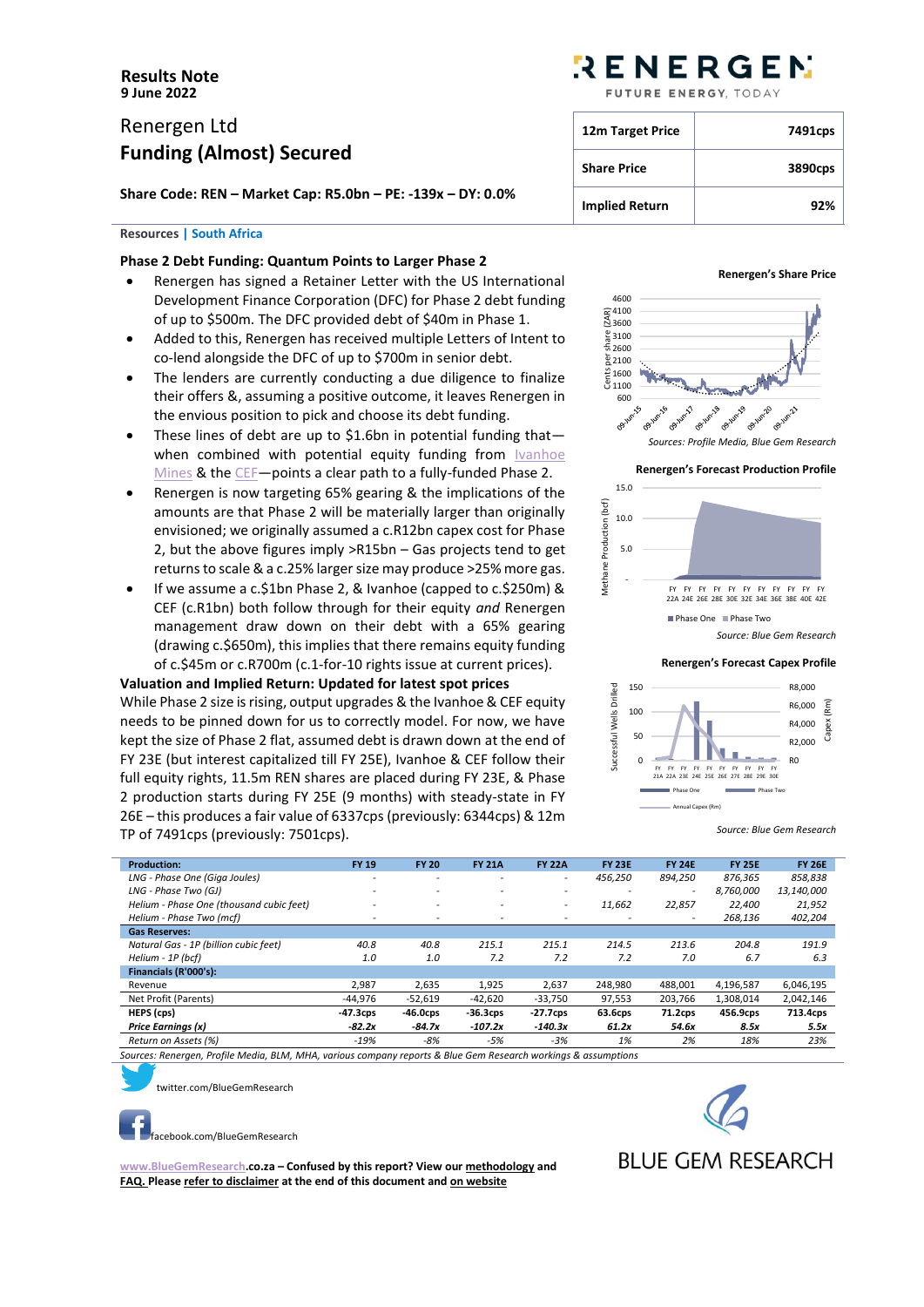

| <b>Summary &amp; Forecast:</b>           |                                                     | <b>FY 19</b>                                                                                                 | <b>FY 20</b> | <b>FY 21A</b> | <b>FY 22A</b> | <b>FY 23E</b> | <b>FY 24E</b> | <b>FY 25E</b> | <b>FY 26E</b> |
|------------------------------------------|-----------------------------------------------------|--------------------------------------------------------------------------------------------------------------|--------------|---------------|---------------|---------------|---------------|---------------|---------------|
| <b>Production:</b>                       |                                                     |                                                                                                              |              |               |               |               |               |               |               |
| LNG - Phase One (Giga Joules)            |                                                     |                                                                                                              |              |               |               | 456,250       | 894,250       | 876,365       | 858,838       |
| LNG - Phase Two (GJ)                     |                                                     | 6-months of Phase 1 in FY 23E, ramp-up of Phase<br>2 in FY 25E & steady-state in FY 26E onwards              |              |               |               |               |               | 8,760,000     | 13,140,000    |
| Helium - Phase One (thousand cubic feet) |                                                     | (Phase 2 has higher helium yields than Phase 1).                                                             |              |               |               | 11,662        | 22,857        | 22,400        | 21,952        |
| Helium - Phase Two (mcf)                 |                                                     | Spot prices kept flat at current prices.                                                                     |              |               |               |               |               | 268,136       | 402,204       |
| <b>Gas Reserves:</b>                     |                                                     | <b>FY 19</b>                                                                                                 | <b>FY 20</b> | <b>FY 21A</b> | K22A          | <b>FY 23E</b> | <b>FY 24E</b> | <b>FY 25E</b> | <b>FY 26E</b> |
| Natural Gas - 1P (billion cubic feet)    |                                                     | 40.8                                                                                                         | 40.8         | 215.1         | 215.1         | 214.5         | 213.6         | 204.8         | 191.9         |
| Natural Gas - 2P (bcf)                   |                                                     | 139.0                                                                                                        | 139.0        | 407.0         | 407.0         | 406.3         | 405.5         | 396.7         | 383.8         |
| Natural Gas - 3P (bcf)                   |                                                     | 284.2                                                                                                        | 284.2        | 600.1         | 600.1         | 599.5         | 598.6         | 589.8         | 576.9         |
| Helium - 1P (bcf)                        |                                                     | 1.0                                                                                                          | 1.0          | 7.2           | 7.2           | 7.2           | 7.0           | 6.7           | 6.3           |
| Helium - 2P (bcf)                        |                                                     | 3.4                                                                                                          | 3.4          | 13.6          | 13.6          | 13.6          | 13.4          | 13.1          | 12.7          |
| Helium - 3P (bcf)                        |                                                     | 6.9                                                                                                          | 6.9          | 20.0          | 20.0          | 20.0          | 19.8          | 19.5          | 19.1          |
| Financials (R'000's):                    |                                                     | <b>FY 19</b>                                                                                                 | <b>FY 20</b> | <b>FY 21A</b> | <b>FY 22A</b> | <b>FY 23E</b> | <b>FY 24E</b> | <b>FY 25E</b> | <b>FY 26E</b> |
| Revenue                                  |                                                     | 2,987                                                                                                        | 2,635        | 1,925         | 2,637         | 248,980       | 488,001       | 4,196,587     | 6,046,195     |
| <b>Gross Profit</b>                      |                                                     | $-210$                                                                                                       | $-667$       | $-917$        | $-775$        | 213,208       | 440,828       | 3,754,263     | 5,402,372     |
| <b>Operating Profit</b>                  |                                                     | $-46,014$                                                                                                    | $-67,305$    | $-46,773$     | $-38,361$     | 187,328       | 403,607       | 3,595,087     | 5,241,696     |
| <b>Net Profit (Parents)</b>              | Ivanhoe Mines subscribes for 25% in FY 23E & 55% in |                                                                                                              |              | $-33,750$     | 97,553        | 203,766       | 1,308,014     | 2,042,146     |               |
| Issued Shares (000's)                    |                                                     | FY 24E; a further 11.5m REN shares are placed at the<br>start of FY 24E (at spot less 5% discount). CEF 10%- |              |               | 123,934       | 176,646       | 286,258       | 286,258       | 286,258       |
| Weighted Shares (000's)                  |                                                     | stake is taken out of minorities & interest is                                                               |              |               | 121,709       | 153,428       | 286,258       | 286,258       | 286,258       |
| EPS (cps)                                |                                                     | capitalized until production begins in FY 25E.                                                               |              |               | $-27.7$       | 63.6          | 71.2          | 456.9         | 713.4         |
| HEPS (cps)                               |                                                     | $-47.3$                                                                                                      | $-46.0$      | $-36.3$       | $-27.7$       | 63.6          | 71.2          | 456.9         | 713.4         |
| Price Earnings (x)                       |                                                     | $-82.2x$                                                                                                     | $-84.7x$     | $-107.2x$     | $-140.3x$     | 61.2x         | 54.6x         | 8.5x          | 5.5x          |
| <b>Total Assets</b>                      |                                                     | 225,110                                                                                                      | 626,491      | 780,271       | 1,164,6<br>94 | 7,645,692     | 11,472,772    | 13,013,030    | 15,392,512    |
| Property, Plant & Equipment              |                                                     | 37,757                                                                                                       | 350,824      | 475,558       | 807,027       | 7,092,853     | 11,314,805    | 13,464,762    | 13,083,164    |
| Intangible Assets                        |                                                     | 70,494                                                                                                       | 89,223       | 112,155       | 154,023       | 159,383       | 486,343       | 706,103       | 775,783       |
| Equity                                   |                                                     | 164,233                                                                                                      | 247,230      | 206,408       | 286,312       | 3,241,263     | 3,470,444     | 5,000,449     | 7,365,037     |
| <b>Return on Equity (%)</b>              |                                                     | $-27%$                                                                                                       | $-21%$       | $-21%$        | $-12%$        | 3%            | 6%            | 26%           | 28%           |
| <b>Total Liabilities</b>                 |                                                     | 60,877                                                                                                       | 379,261      | 573,954       | 878,382       | 4,404,429     | 8,002,327     | 8,012,581     | 8,027,475     |
| <b>Total Debt</b>                        |                                                     | 39,647                                                                                                       | 351,182      | 534,293       | 773,056       | 4,370,003     | 7,966,951     | 7,966,951     | 7,966,951     |
| Return on Assets (%)                     |                                                     | $-19%$                                                                                                       | $-8%$        | -5%           | $-3%$         | 1%            | 2%            | 18%           | 23%           |
| <b>Return on Capital (%)</b>             |                                                     | $-33%$                                                                                                       | $-11%$       | -6%           | $-3%$         | 1%            | 2%            | 15%           | 21%           |
| <b>Production &amp; Revenue Profile:</b> |                                                     |                                                                                                              |              |               |               |               |               |               |               |



*Sources: Renergen, Profile Media, Bloomberg, BLM, MHA, various company reports & Blue Gem Research workings & assumptions*